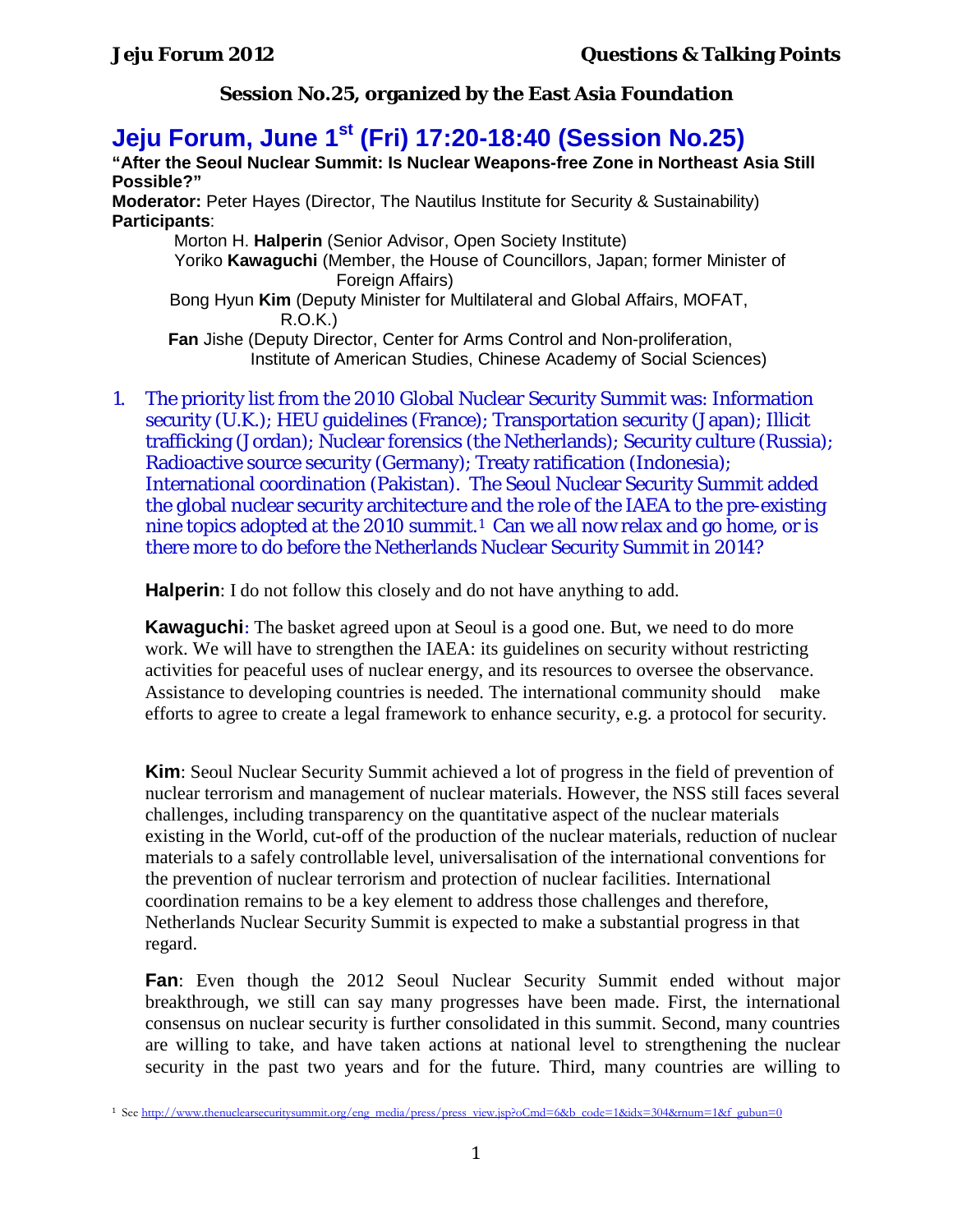cooperate with international partners to strengthen nuclear security and nuclear safety, and reduce the threat of nuclear terrorism.

Nuclear Security Summit is more of a setting for political consensus than a platform to reach substantial cooperation. Certainly there is more to do before the next summit in Netherlands in 2014. There are still many challenges ahead. Considering the huge fissile materials stockpiles and the increasing amount of nuclear materials with many developing countries developing nuclear power plants, it is believed that the protection of nuclear materials remains challenging, and the danger of nuclear theft and illicit trafficking poses a sever concern for many countries. It is still too early to be complacent.

2. The Seoul Nuclear Security Summit was overshadowed by the launch of the DPRK's rocket that eventually fired and failed on April 12, 2012. The Summit did nothing to stop further testing of nuclear weapons or rockets by the DPRK. Moreover, the DPRK did not attend the Summit and dismissed it as a circus, and upstaged the Summit itself by meeting with the US in Beijing on February 29 and announcing it would allow inspectors into its enrichment plant and not test long range ballistic missiles. How important is the non-participation of states like Iran and North Korea from the nuclear security process?

**Halperin**: Although it would be preferable to have all states participate in the nuclear security process, the value of the process does not depend on universality. Rather the concrete and important results come from the commitments of the participants and the reduction in the amount of unsecured fissionable material.

**Kawaguchi**: It was unfortunate that neither the DPRK nor Iran participated. The international community should continue its efforts to have their participation. However, with or without, our work must go on. Our cooperation forward to enhance security would be one element to affect the attitude of the DPRK and Iran, if not immediately.

**Kim:** The issue of proliferation of nuclear weapons is not supposed to be discussed in the NSS. Therefore, the non-participation of states like Iran and North Korea is not critically important to the success of the NSS process. However, it is desirable to encourage those two countries to comply with the agreements of the Joint Statement of the NSS to make the NSS process meaningful, considering that nuclear materials in those countries can be a target of non-state actors for the purpose of using them to perpetrate nuclear terrorism.

**Fan**: Certainly the regional nuclear proliferation concern is also an issue in nuclear security that should be addressed. However, is the Nuclear Security Summit the right platform or channel to address these proliferation concerns? Before any decision is made, we may need to think twice.

Nuclear Security Summit is a forum to gather support to strengthen nuclear security, if any controversial issue is to be addressed in this forum, it will be less likely for all participating countries to reach any consensus over nuclear security. North Korea and Iran nuclear issues are addressed in other platform, it is better to keep these issues separate from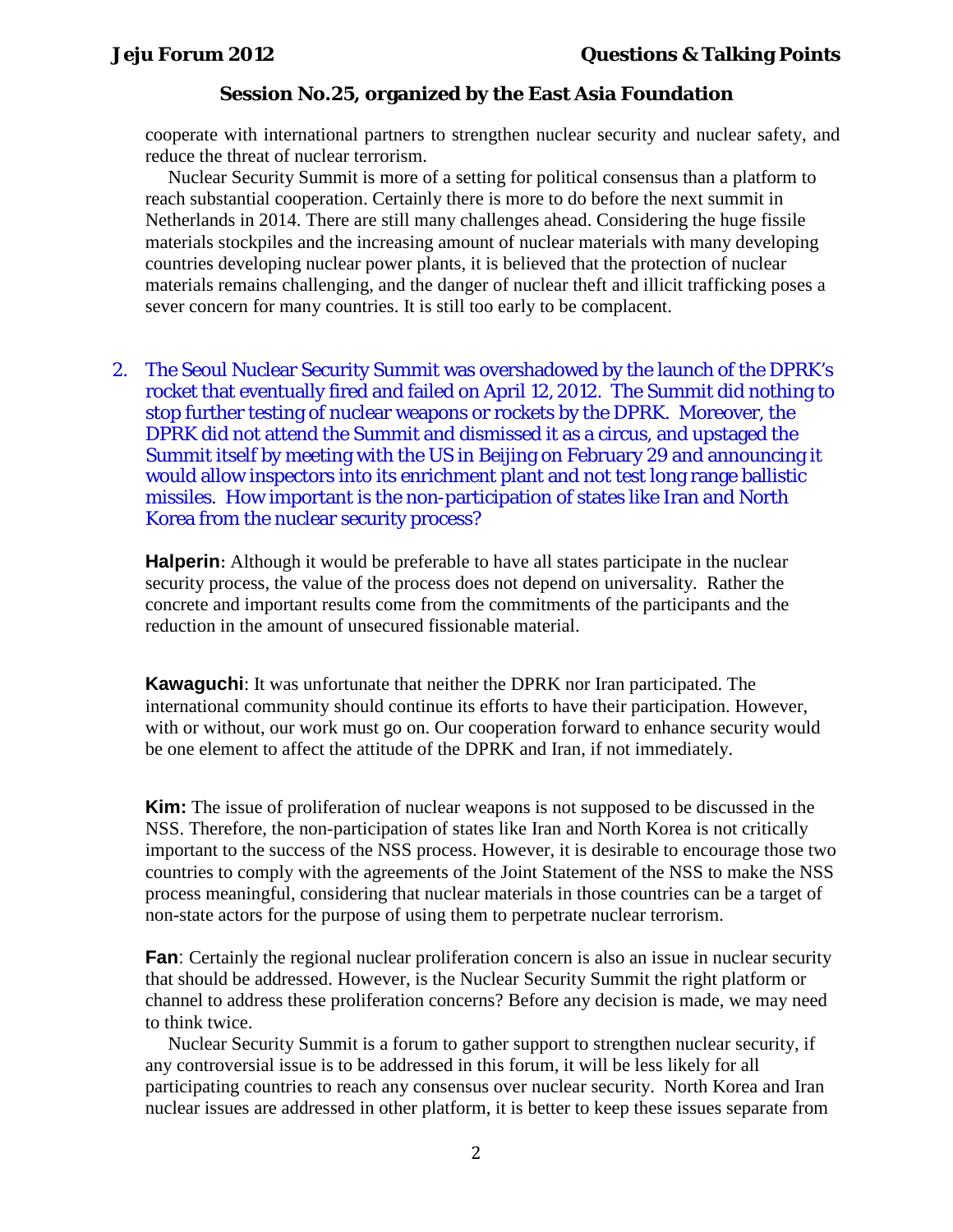nuclear security summit. In my view, the non-participation of states like Iran and North Korea from the summit is a plus rather than a minus. If in the future, states like Iran and North Korea want to get involved in this process to tackle the nuclear terrorism of common interest, they should be welcomed.

3. At 27 years, Kim Jong Un is the world's youngest-ever nuclear commander-in-chief. On April 20, ROK officials noted their cruise missile can strike Kim Jong Un's office window (English ROK media referred only to windows). Noting the threat, the KPA's "special operation action group" declared that it would reduce "the Lee Myung Bak group of traitors, the arch criminals, and the group of rat-like elements including conservative media" to ashes in 3-4 minutes. The ROK's rhetoric threatened an attack on the North Korean head-of-state. The DPRK response appeared to threaten the assassination of ROK leaders. Is this war of words simply psychological test of wills; or is it truly dangerous, showing that there is no common framework for managing nuclear threat and the risk of war and escalation to nuclear war in the Korean Peninsula?

**Halperin**: I think this is only a war of words. Both sides understand the enormous destruction that would result from the use of force on the peninsula. The DPRK leadership also knows that it would not survive such a conflict. There is a danger of inadvertent war.

**Kawaguchi**: All countries should observe international law. We have created the UN and other international and regional security framework including the ARF and six party talks for confidence building and for taking measures. The DPRK is party to both. We must utilize these fora to communicate and work out a solution, but at the same time, we must be aware that the DPRK uses attendance to these fora to satisfy their needs.

Rhetoric could be dangerous but unavoidable especially in this case. However, parties should exercise maximum restraint. "Pressure and Dialogue" is the operating mode and we should make the DPRK rulers understand that their action for denuclearization is what we value and not words without action.

**Kim**: In fact, there has been existed a common framework for managing nuclear threat and escalation to nuclear war in the Korean Peninsula. The Joint Declaration on the Denuclearization of the Korean Peninsula between the ROK and DPRK signed January 20, 1992 had been playing as a common framework in the Peninsula. It clearly states that South and North Korea shall not test, manufacture, produce, receive, possess, store, deploy or use nuclear weapons. However, DPRK violated the Declaration by developing nuclear programme.

On the other hand, it is not unusual for the North to make series of hostile rhetorics toward the South, including even the Presidents of the South. However, it is another matter that the North will put its rhetoric into reality.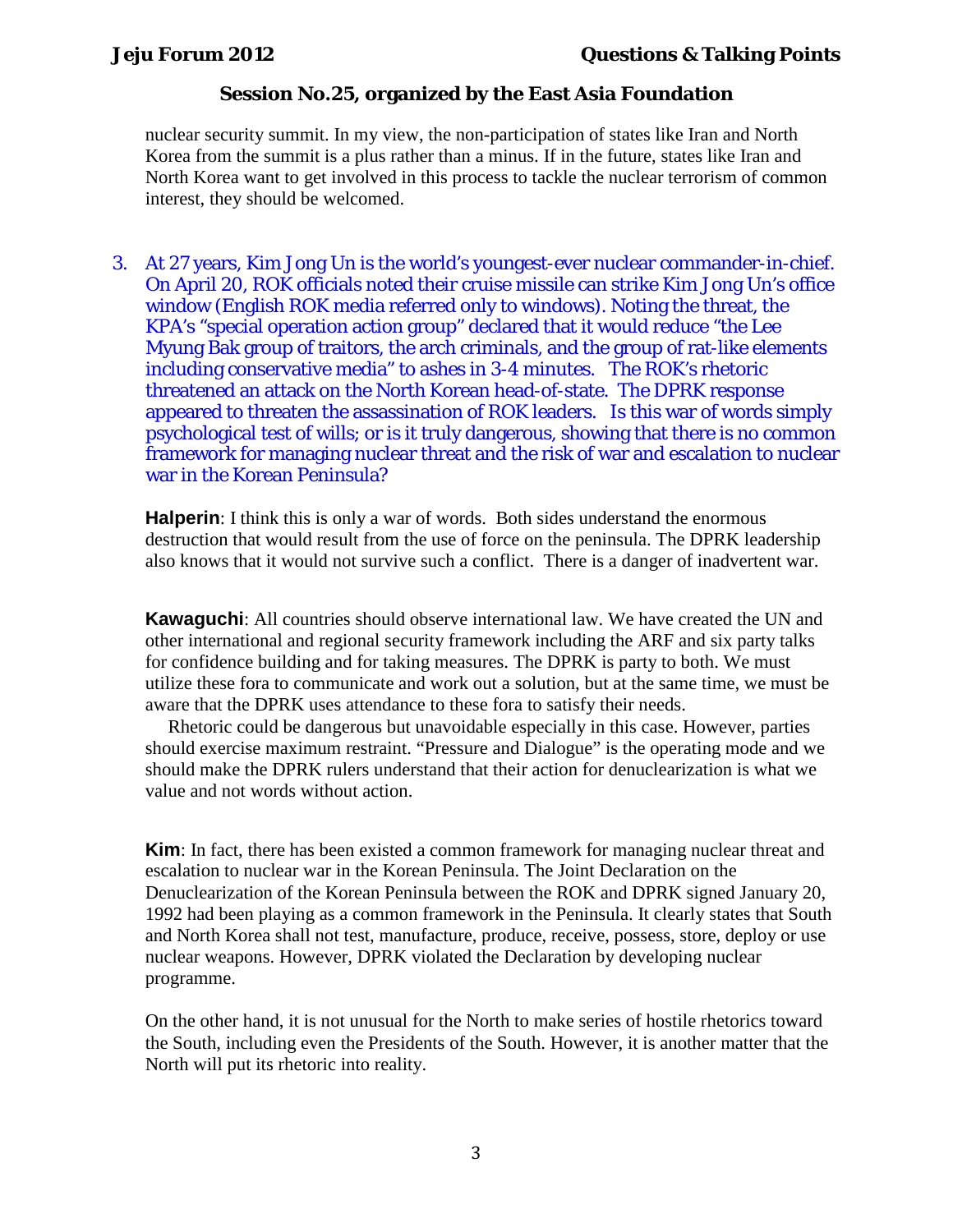The ROK vividly recalls the blatant provocations of the North last year such as Chunan vessel incident and YP bombing. After the provocation on YP by the North, President Lee clearly warned the North that ROK was ready to respond to any other provocation of the North in a way that the North cannot possibly endure. Therefore, leadership of the North is supposed to be well aware of the consequences of its provocations toward the South.

**Fan**: History shows war of words never contributes to the security and stability of the Korean Peninsula. This kind of war of words is more of psychological test of wills than anything else. War of words indicates that neither side is happy with the current state. War of words only increases the anger from both sides and makes the negotiation process torturous.

I do not think this war of words will lead to war or escalate to nuclear war in the Korean Peninsula. To fight a conventional war, not to mention a nuclear war, is in no country's interest including North Korea. 2012 is a year of election and leadership transition, for the United States, South Korea, and North Korea as well. To maintain status quo is not ideal, but it is the least worst. After The sinking of the Cheonan and shelling of Yeonpyeong Island, the situation in Korean Peninsula becomes very fragile, and all countries concerned should keep this in mind.

## 4. With the leadership transitions and elections in every country party to the Korean conflict, 2012 is likely to be the "year of doing nothing" in regional security affairs in North East Asia. Do we really have to wait until a window of opportunity opens in 2013, or are there steps that can be taken now to reduce the threat of nuclear weapons?

**Halperin**: It will be difficult to reach a concrete international agreements during 2012, but we should use this period to develop a consensus among the three (US, ROK, and Japan) about how to resume negotiations when the time comes.

**Kawaguchi**: Efforts should be made continuously. Concerted efforts for "dialogue and pressure"are the road to solution.

**Kim**: There will be leadership changes in China, the US and ROK. It would not be easy for those states to make new initiatives for the maintenance of peace and security on the Korean Peninsula under the circumstances of leadership changes. And it would be possible for the North to take advantage of those political events to its own benefit. It means that the North could ponder to make a limited military action toward the South to drive wedge between the US and ROK or among those three countries and to consolidate the power basis of the young leader of the North.

In recognition of this possibility, China is cautioning against the North not to do conduct nuclear weapon test or any other provocation against the South. Furthermore, the leaders of three states, ROK, China and Japan gathered in Beijing in the middle of May and sent a clear message to the North not to conduct nuclear weapon test.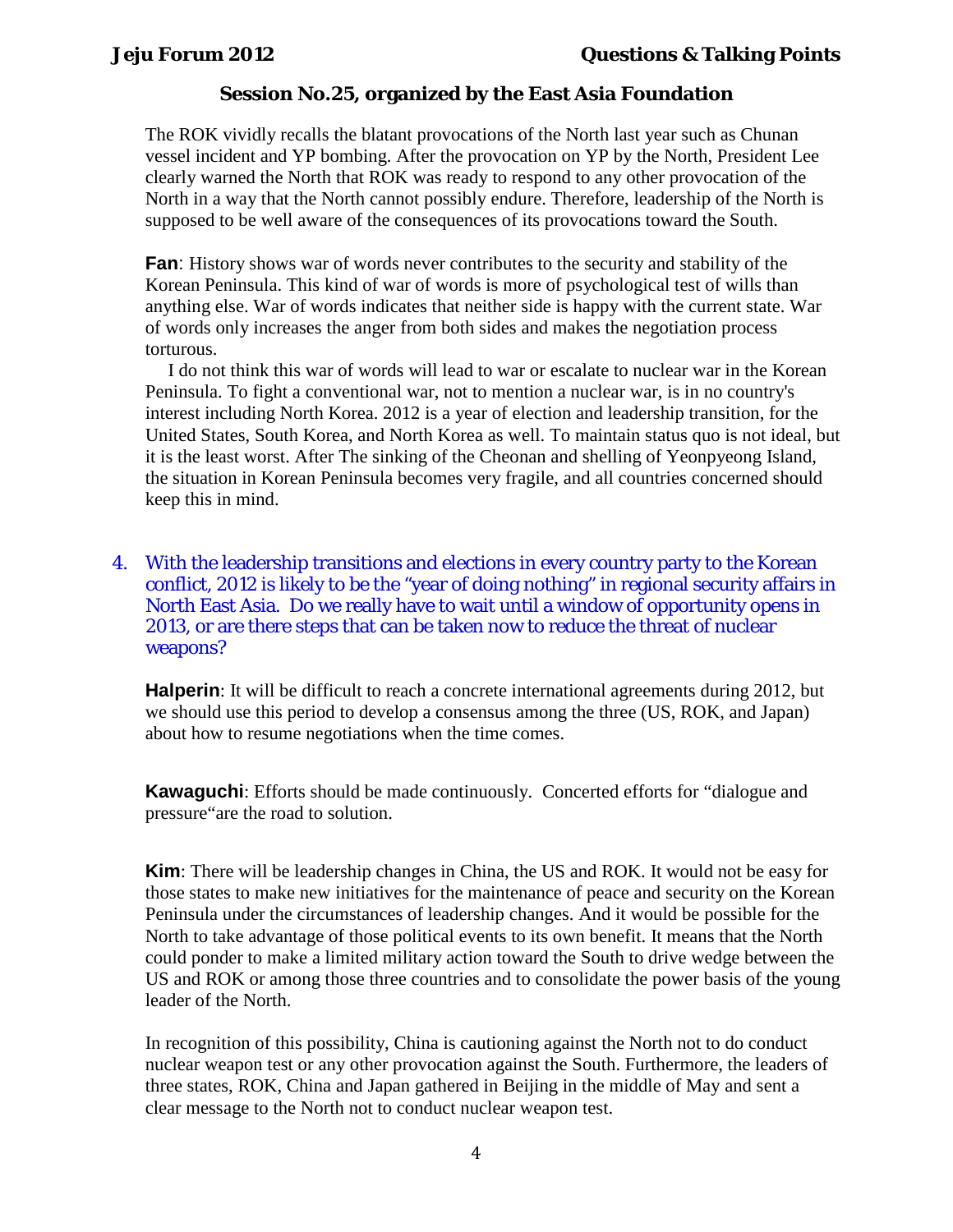**Fan**: Unfortunately, 2012 is very likely to be the year of doing nothing. The leadership transition and elections in all countries concerned steal the political capital and energy necessary for the negotiation of North Korea nuclear issue. Especially for the United States, President Obama did not invest much in North Korea nuclear issue in the past three years, and in my view the Leap Day Deal is his last try. However, after the failed launch of North Korea satellite, the Leap Day Deal is over. It is less likely President Obama will devote much energy to an uncertain issue with no tangible achievement to be expected.

However, that is not to say we have to wait and see in a passive way. If nothing is to be done by any country, it is likely something will occur. Therefore, it is very important for all countries to keep the communication channel open among themselves, and with North Korea.

## 5. Does US policy to contain Chinese and North Korean nuclear threat with countervailing nuclear threat stabilize the region? Or undermine both nuclear nonproliferation and nuclear abolition goals?

**Halperin:** I think that it stabilizes the situation for the moment. At the same time the USG should make it clear that it is ready to support a NWFZ and remove the nuclear threat against the states within the zone. Against China the USG should move towards an acceptable of mutual deterrence and stability.

**Kawaguchi:** At present, the greatest stabilizer in the region is the existence of US nuclear extended deterrence. People perceive that it is working and this perception also contributes to deterrence.

One comment I have on the question is that I wouldn't put China and the DPRK in the same basket. There is a distinct difference between the two. These two countries should be dealt with differently. China, as a recognized nuclear weapon country, should be part of the international efforts for the reduction of nuclear weapons. I would like to see more positive China in the ratification of the CTBT and the initiation of the FMCT negotiations. The DPRK is ignoring international law and should be dealt with accordingly.

**Kim**: DPRK contends that the American nuclear threat and aggressive policy toward the North are the main concerns of its national security. It is further saying that American nuclear umbrella on South Korea should be abolished. Facing this argument, the US administration has confirmed its intention not to attack or invade North Korea.

Geneva Agreed Framework, signed between the US and the DPRK in 1994, envisaged the full normalization of political and economic relations between the two parties. The Framework also wrote that the US will provide formal assurances to the DPRK not to use nuclear weapons.

Therefore, the assumption of the question that the US contains Chinese and North Korean nuclear threat with countervailing nuclear threat is contrary to the reality. As far as the North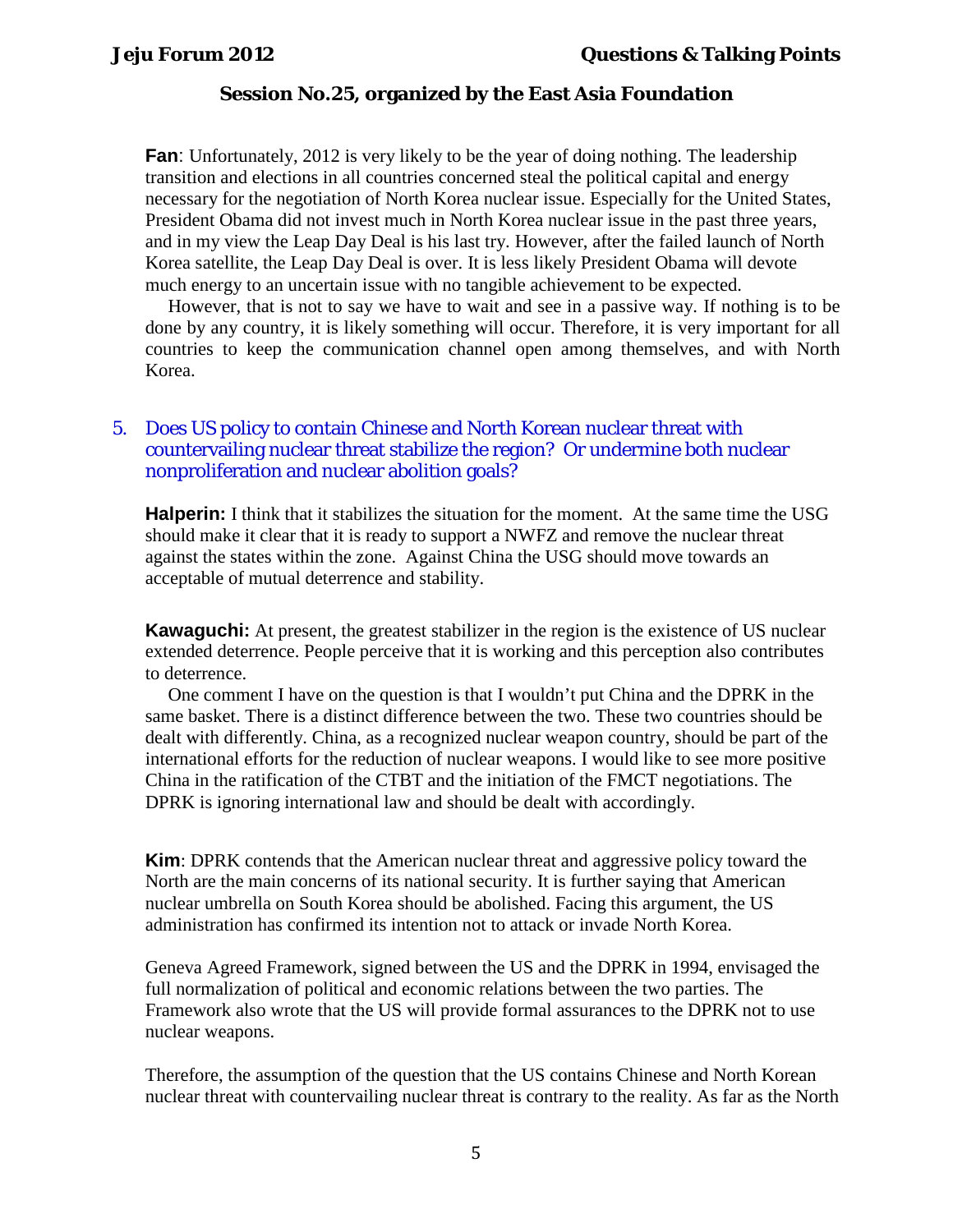threatens the South or the US by nuclear weapons, the US needs to countervail it with nuclear umbrella protecting the South. And this policy will contribute to the stability on the Korean Peninsula.

**Fan**: I did not see any China nuclear threat. China's nuclear policy largely remains unchanged ever since it exploded the first nuclear device forty eight years ago. China made commitment in no first use of nuclear weapons, and China maintains a very small nuclear arsenal. China never indicates it will launch nuclear attack against any country. China's nuclear force is purely for defensive purpose.

Abolishing nuclear weapon is easier said than done. President Obama made a call three years ago in Prague for a world free of nuclear weapons, and the United States made some efforts toward this goal, but it is far from enough. US and Russia, the two nuclear superpowers, still keep more than 90% nuclear weapons of the world. They should further reduce the numbers, and further reduce the role of nuclear weapons in their national security strategy and military strategy. US policy to contain so called Chinese nuclear threat will be very counterproductive.

## 6. Is allied dependence on US nuclear forces the most important obstacle to implementing nuclear abolition, globally, and in East Asia?

**Halperin**: No. As long as it is limited to deterring nuclear threats I do not believe it is an obstacle.

**Kawaguchi**: The answer is clearly no. Important factors are existence of nuclear weapons and other WMDs in the region and failure of the international regime to effectively eliminate/reduce/verify them. Of course, underlying factor is the lack of mutual confidence.

**Kim**: The most difficult obstacle to implementing nuclear abolition lies in the misperception on the utility of the nuclear weapons. States who want to develop nuclear weapons are usually motivated to enhance their national pride. The leaders of those states want to demonstrate their prestige in the national, regional or global level. North Korean leaders often argue that they develop nuclear weapons to protect the North from the threat of the US. However, we cannot understand its blame if we consider the declared vision of the President Obama for the world without nuclear weapons.

Many believe that DPRK is developing nuclear weapons to consolidate domestic political power, demonstrate its national prestige and enjoy its pride in the international community. Therefore, the misperception of DPRK and others on the utility of the nuclear weapons is the main obstacle in abolishing the nuclear weapons.

**Fan**: The nuclear umbrella extended to its allies by the United States has its historical origin, and it helped to maintain the stability in this region in the past. However, the Cold War has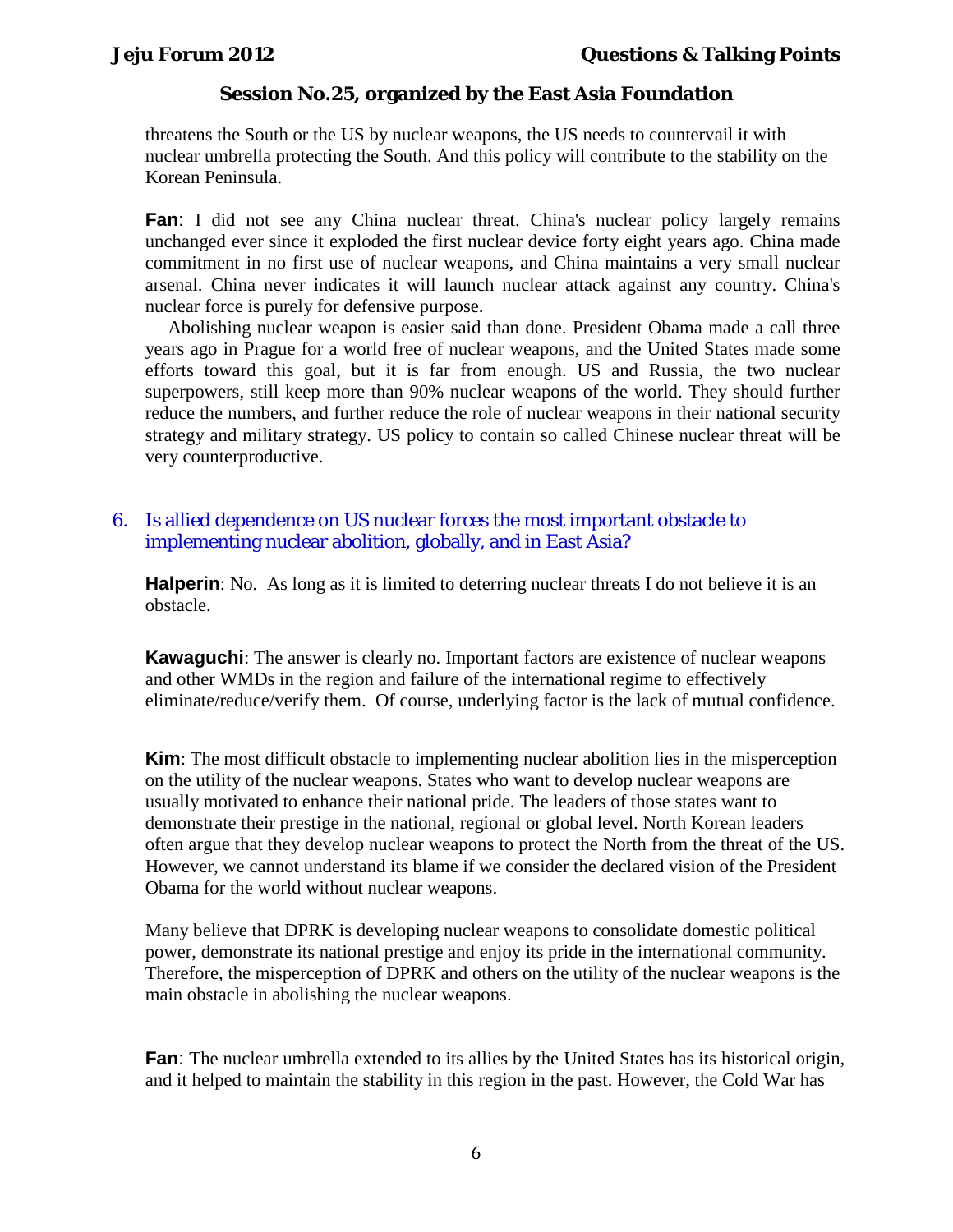been over for more than two decades in Europe, and the nuclear war between major nuclear powers is getting very remote and unthinkable.

In order to implement the nuclear abolition, the United States should reduce the role of nuclear weapons to sole purpose. That must include a policy change in US extended nuclear deterrence. Nowadays, US extended nuclear deterrence is more of political gesture rather than of military significance. For the purpose of deterrence, conventional deterrence should suffice considering the balance of power in this region.

## 7. How will the US "pivot" policy affect conventional and nuclear extended deterrence in East Asia? Is it coupled with containment and engagement or "congagement" of China? Or will it appear as a policy of encirclement and predatory power projection by the US and its allies, aimed at Beijing?

**Halperin**: I think the US needs to move very careful in its "pivot" policy and make it clear that it is not an attempt to encircle China or to confront it. It should be accompanied by a clear willingness to accept strategic stability with the PRC and efforts to cooperate on security matters including on the Korean peninsula.

**Kawaguchi**: I do not expect that the US policy shift will have immediate implications on the conventional and nuclear extended deterrence. In the long run, how the U.S.-China bilateral power relationship will evolve and how the DPRK's posture will change will affect conventional and nuclear extended deterrence.

**Kim**: Considering the character of the world globalized fast and deeply, in particular interconnectedness between the US and China, containment of China by the US is not conceivable. ROK is not positioned to be a part of the containment efforts, if any, by the US on China. Very recently ROK is entering negotiations with China and Japan for FTA.

The US is not capable to execute containment policy under the circumstances of declining economy.

**Fan**: US pivot policy is of three aspects: political, economic, and military ones. The military aspect of US pivot policy is somewhat worrisome. It has adjusted, and is adjusting its traditional military alliances, including military alliances with Japan, South Korea. It is strengthening military relations with Philippine, and Australia. It is boosting up its new types of military relations with Singapore, and possibly with Vietnam in the future.

B. What kind of implications will US pivot policy have on China's security environment? Chinese scholars are debating on it, and I am sure our government officials are assessing this situation as well.

C. In my view, it is very likely that with US pivot policy US and China are going to develop a competitive relation. Competitive relationship does not mean US and China will confront each other in Asia-Pacific region, but we need to manage bilateral relations to avoid the possibility of competitive relations developing into confrontational relations.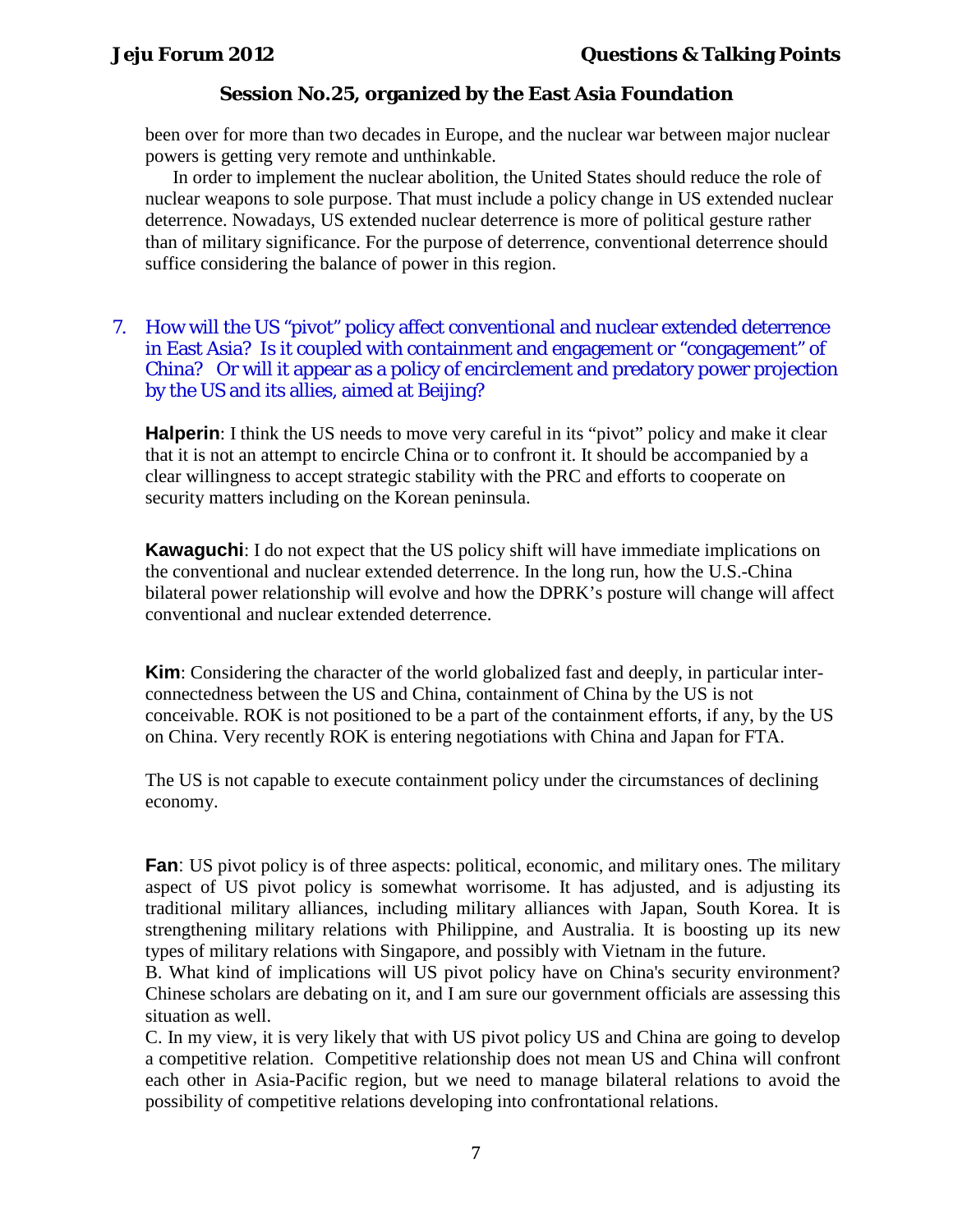8. The Asia Pacific Leadership Network's inaugural statement<sup>[2](#page-7-0)</sup> issued in Seoul on December 12, 2011 called for political leaders to start **"**encouraging the formation of new nuclear weapon free zones particularly in areas subject to tension, including North East Asia and the Middle East; and refining and developing the elements of a Nuclear Weapons Convention." Is there any sign of leadership to these ends in East Asia?

**Halperin**: I do not yet see it but one can hope that the next ROK government and the Japanese government will show leadership.

**Kawaguchi**: Discussions on a nuclear weapon free zone, or a nuclear weapons convention have not started in any visible way in this region. Circumstances prevailing in this region are not continual to even starting the discussions in any meaningful way. Security environment has been deteriorating at an accelerating speed. With it, mutual confidence has deteriorated.

**Kim**: The nuclear free zone in the North East Asia will be desirable for the peace and stability in the region. The Nuclear Weapons Convention also will contribute to the realization of the world without nuclear weapons. However, it would take long and tremendous effort of the leaders of the region and the international community to realize the NWFZ in NEA and Nuclear Weapons Convention.

The nuclear free zone in NEA cannot be possible without Chinese nuclear abolition. And Nuclear Weapons Convention cannot be agreed without the establishment of a solid and effective executive body to monitor and implement the Convention. The Convention also requires the mutual trust among nuclear states.

Even-though it is an objective not achievable soon, it is necessary and worthy to do efforts for the leaders of the region and the international community to raise voice for the NFZ in the NEA or NWC. It would take time to achieve the objective but the time will come if the collective wisdom and effort of the leaders are mobilized.

**Fan**: A simple answer is no. A Northeast Asia Nuclear Weapon Free Zone including Japan, ROC and DPRK, is desirable for the peace, stability and prosperity in this region, however, developments in this region in recent years are not very encouraging for this goal. There exist several setbacks in this regard. First and foremost, North Korea conducted two nuclear tests in 2006 and 2009 respectively, and according to latest reports, it is believed that North Korea is going to do the third test. Second, there is a subtle change in Japan's attitude toward nuclear issue. Nuclear option has been a taboo for Japanese political leaders for several decades, but we heard a lot of rhetoric of going nuclear in recent years. Third, most recently, we heard that many prominent South Korean politicians are calling for the reintroduction of US tactical nuclear weapons to South Korea, and some believe that South Korea should obtain their own nuclear capability to hedge the uncertain future.

<span id="page-7-0"></span><sup>&</sup>lt;sup>2</sup> Se[e http://a-pln.org/wordpress/wp-content/uploads/2011/03/APLNInaugMediaReleaseSeoul.pdf](http://a-pln.org/wordpress/wp-content/uploads/2011/03/APLNInaugMediaReleaseSeoul.pdf)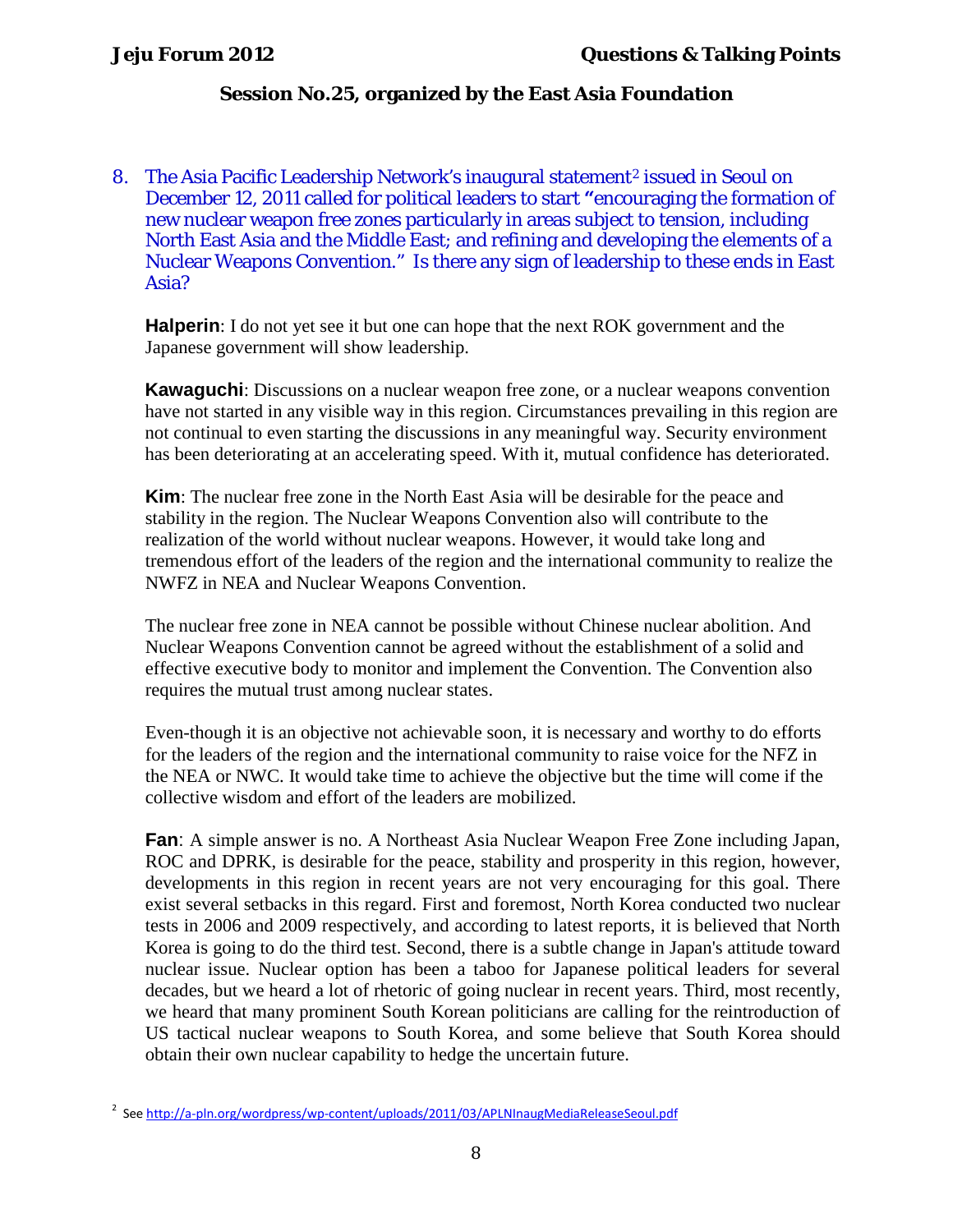9. Nuclear Abolition entails un-packaging nuclear missions from the Cold War that continue today irrespective of their military utility or idiocy in light of the new security circumstances of East Asia. Enumerating exactly which military missions are either no longer required or can be achieved better today with precision guided munitions or other means is an important clarification of the residual role of nuclear weapons in the US military's posture. Considerable sheathing of the US nuclear sword, the so-called "nuclear recession" has already occurred, although not everyone, even in governments, seems to be well informed on these changes in the last 20 years. What are the real logistical issues, the situational awareness issues, and the dual-capability issues that arise when nuclear weapons are truly unwrapped from conventional military forces in East Asia?

**Halperin**: I think there are already totally separate. There are no US nuclear weapons stationed in Asia nor any abroad US ships in the Asia area or any place else (except for nuclear ballistic missile). The US should go one step further and say that its response to a limited nuclear strike against its forces or an ally will be met without an over-whelming response but not necessarily with a nuclear response.

**Kawaguchi**: The issues raised here are very pertinent as we all know that nuclear arsenal from the cold war days has lost its relevance in many ways. Obviously, there are discussions going on regarding this subject by the US and other governments, as well as professional circles. The issues are very complicated with broad and interconnected implications. Serious and professional discussions might be desirable internationally by the professionals on the role of nuclear weapons including nuclear extended deterrence and how technological progress in weapon systems might and might not contribute to nuclear disarmament and ultimate abolition. Such discussions with knowledgeable people will help lay persons understand the subject as security policy needs to be supported by the public in democracy. We also need serious discussions on what would constitute a satisfactory alternative to nuclear extended deterrence.

**Fan**: First, I fully agree that nuclear is not very much relevant in military utility now, and it is ridiculous to maintain its mission considering the new security circumstances of East Asia. Secondly, a war involving nuclear weapons in East Asia is not only unthinkable, but also immoral. Nuclear weapons were used at the end of WWII, and ever since there exist some risks of nuclear war, but we all are lucky enough that did not happen for more than sixty years. A nuclear war between major powers is beyond my imagination, but the nuclear terrorism is somewhat real. Rather than devoting energy to prepare a nuclear war in East Asia, it is highly the time to shift our focus to address small scale conventional wars, and terrorist threats.

Finally if nuclear weapons are truly unwrapped from conventional military forces in East Asia, I do not think there are any logistical issues, situational awareness issues, etc.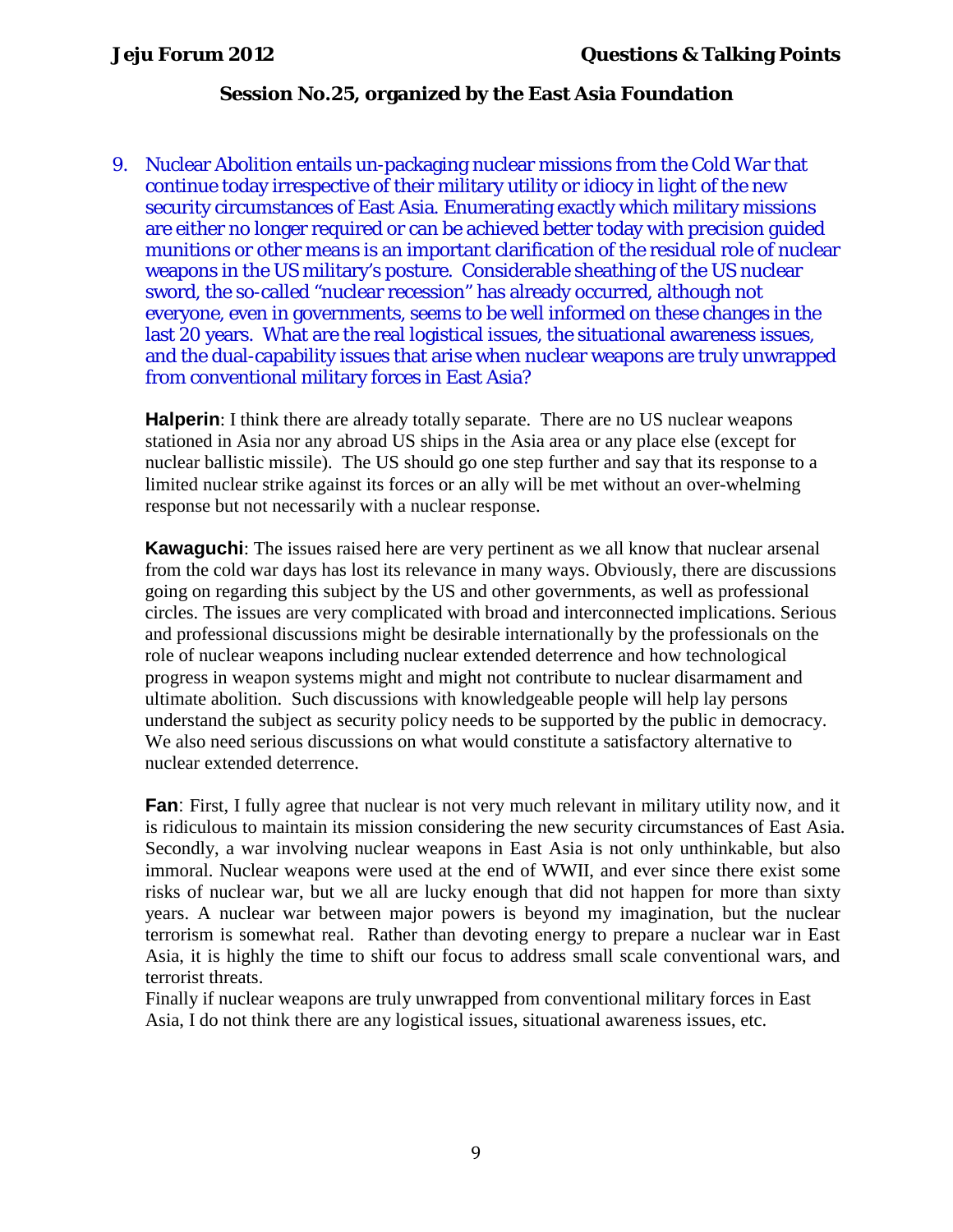### 10. Is the global recession the best friend of nuclear abolition? Will budget cuts drive the US to downsize its nuclear forces to a smaller triad, to a dyad, or to a monadic nuclear force?

**Halperin**: I do not think that the budget cuts will determine the size of shape of the US nuclear arsenal. These costs are very small in comparison to the overall defense budget.

**Kawaguchi**: It is true that fiscal constraints have been forcing governments to relook at their budget structure, particularly in democracy. Public pressure to reduce military expenditure and allocate budget to a better social security system has been at work. While the fiscal constraints are a contributing factor for nuclear disarmament and ultimate abolition, ultimately, security policy is a function of many variables, including governance of each country.

**Kim**: It is hopeful that the global recession could cause down-sizing of the nuclear weapons in the world. However, one-sided cuts of numbers of nuclear weapons cannot be expected because it would certainly change military balance among major powers.

But the economic element is important in promoting negotiations among nuclear powers to cut the numbers.

**Fan**: This is an interesting question. Global recession is not good for any country, but the positive side is that it will help countries concerned to think twice whether it is necessary to keep so many unusable nuclear weapons.

The budget cuts will have some impact on US nuclear policy. To what degree it will drive the US to downsize its nuclear forces is hard to say. We witnessed ups and downs in nuclear disarmament either unilateral ones or bilateral ones. Whatever it could be, if the next President has a vision for nuclear abolition, it is the time to downsize the nuclear arsenal. US just should not waste so much of taxpayers' money on these expensive toys any longer.

If the United States really wants to move toward a world free of nuclear weapons, the role of nuclear weapon should be reduced to its sole purpose, namely, nuclear is used to retaliate nuclear attack only. In this sense, monadic nuclear force is sufficient enough.

### 11. Is China ready and able to engage the US in nuclear arms limitation talks, perhaps starting with extension of the INF Treaty to cover China, and then to strategic arms talks, once warheads on duty fall to a 1,000 in the US arsenal?

**Halperin**: In my view, the chief obstacle to starting such talks is the failure of the US to state that its goal is strategic stability with China. The PRC would like the US to make a no first use commitment. I believe there are means short of that (or different) which can meet this need and permit talks to begin. They may be more likely within a P5 framework. In fact, the P5 have begun discussions of nuclear issues and this may turn into an important forum after one more round of reductions in deployed weapons by the US and Russia.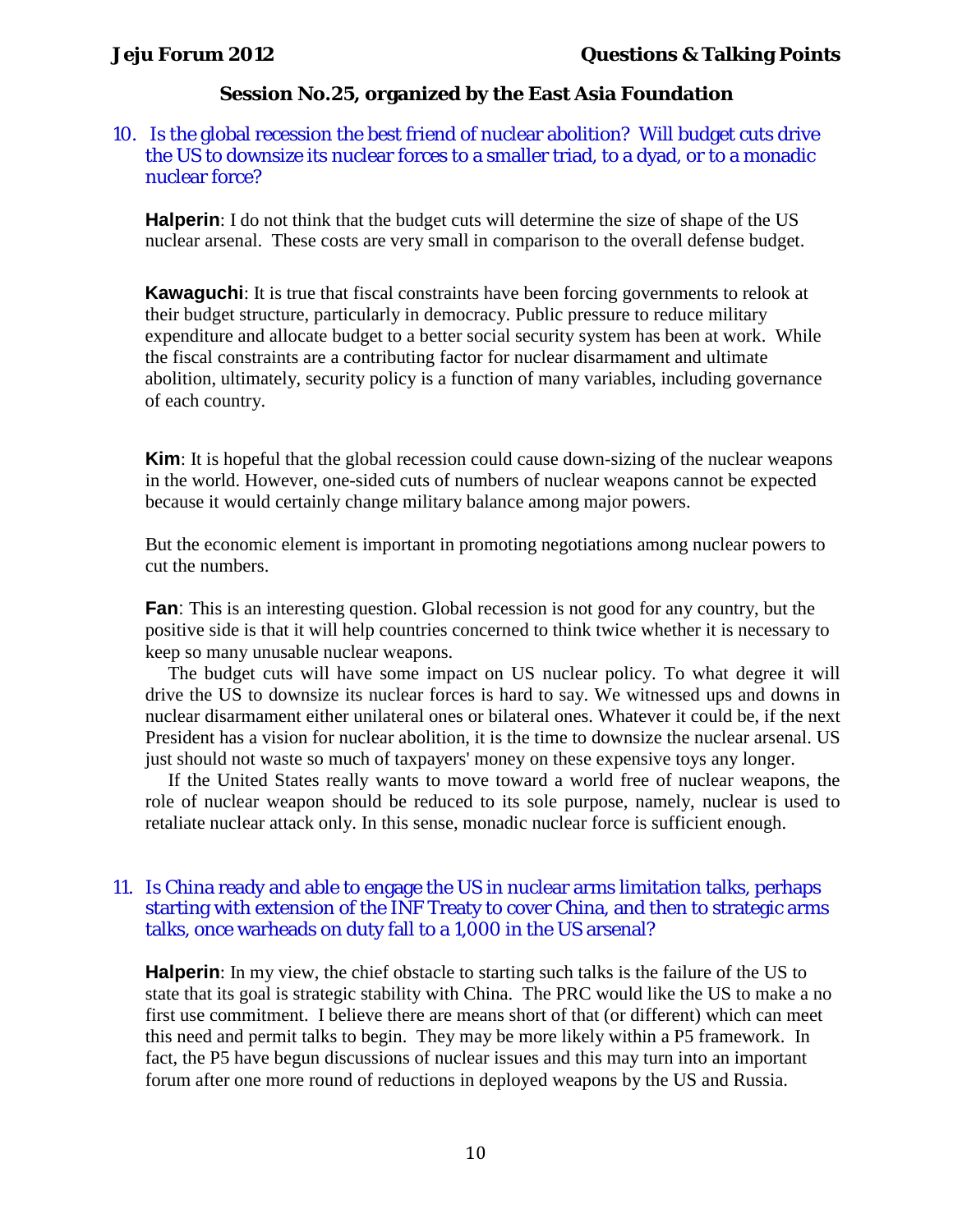**Kawaguchi:** I endorse wholeheartedly the initiation of discussions on the extension of the INF Treaty involving China.

**Kim**: China is not ready to participate in the talks with the US or Russia to reduce the numbers of nuclear weapons. Chinese official position on this stays at the equal numbers of nuclear weapons with the US and Russia. Therefore, the US and Russia should cut their numbers of the nuclear weapons to the level of those of China.

The world without nuclear weapons will be realized on the basis of equalization of the numbers of nuclear weapons among the major powers including the US, Russia, China and UK or France. It will be a long journey to the goal.

**Fan**: I think China will be ready to get involved in nuclear disarmament process with invitation from US and Russia, first as an observer, then as a fully fledged player. Why I say China will be ready to get involved? I would like to provide two examples. First, in early 1990s, China was very much encouraged by the trend of international arms control and disarmament process, and some Chinese scholars began to do research on verification. That indicates that China was preparing for nuclear disarmament. Second, China conducted only 40 something nuclear tests, but China actively participated in the negotiation of Comprehensive Test Ban Treaty sacrificing the rights to improve its nuclear weapons.

Why I say China should first get involved as an observer? China was encouraged by the trend of international arms control and disarmament process in 1990s, however the development in late 1990s turned out to be an scenario out of Chinese expectation. There always are many flip-flops in arms control and disarmament.

When China realizes that the momentum of nuclear disarmament could be maintained and is irreversable; China definitely will join in this process. In nuclear, number is not the key issue for China. China maintained a small nuclear arsenal for so many years, and is in no hurry to build it up regardless the development in arms control and disarmament. In addition, China simply does not believe nuclear is usable, that is why China chooses not to build up its arsenal when China is technically, financially to do so. China learned an important lesson from US and Soviet Union nuclear arms race.

12. Has Fukushima ripped the fig leaf away from the latent threat of nuclear weapons in Japan, such that an increasing non-nuclear powered Japan has less and less rationale to maintain a gigantic and highly visible stockpile of separated and unreprocessed plutonium with nowhere to go but weapons if the breeder program and MOX recycling is dead in Japan? What should be done with this material?

**Halperin**: I do not have a view on this question.

**Kawaguchi:** The government of Japan is currently reviewing its energy policy including nuclear energy. We may and may not continue with its present energy policy. Therefore, the question posed is a little premature.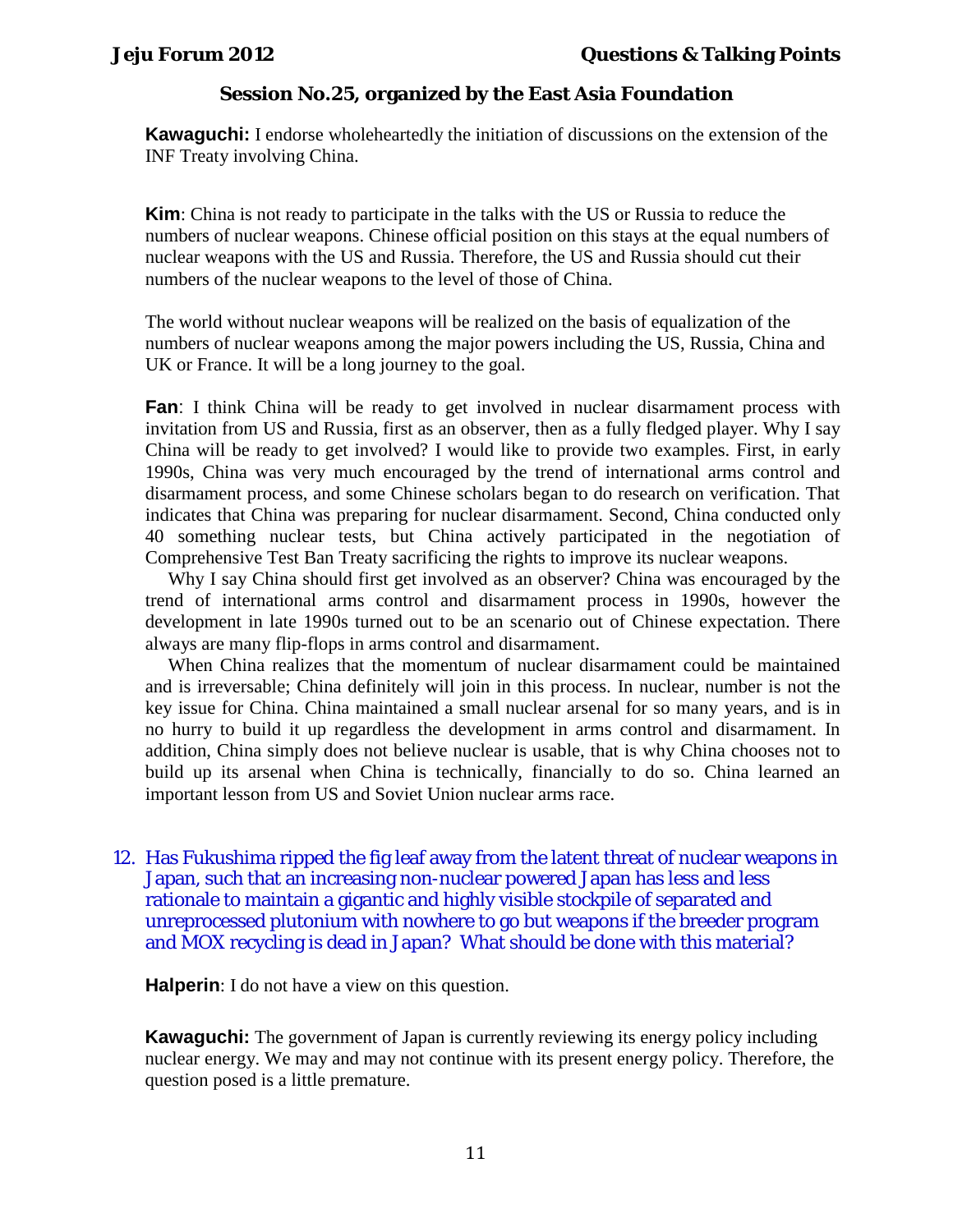Voices to either reduce or eliminate nuclear power generation have gained momentum in the wake of the Fukushima accident. (According to the NHK Opinion Polls in March 2012, 43% answered "reduce", and 28% "eliminate" nuclear power generation, i.e., 71% said either reduce or eliminate.)

If the policy decision is that we will terminate the FBR program and use of MOX, then, Japan needs to decide what it will do with the plutonium, and it will be a huge problem as Japan is a densely populated country with the NIMBY syndrome. At any rate, the materials have been placed under the IAEA inspection audit and no problem has been found.

In case the international community might entertain a concern that Japan might go nuclear someday, I do like to emphasize that Japan's policy has been never to go nuclear and this has a strong endorsement of the public. Japan has no intention of destroying its fame that has been earned that it is a peace loving and law abiding nation. To withdraw from the NPT is out of the question.

**Kim**: The huge stockpile of nuclear materials of Japan is a source of concern of both Japan and the international community in terms that it can be used by Japan for making nuclear weapons or by terrorist groups to steal and make nuclear weapons for terrorism. It is also a concern of Japanese people for its safety.

It is desirable for Japan to down grade HEU to LEU or manufacture MOX using plutonium. If Japan does not move to that direction, the international community will be suspicious of the Japanese Government's intention for the nuclear materials.

**Fan**: As I said early on, Japan's attitude toward nuclear issue is experiencing a subtle change. Nuclear option once was a taboo for Japanese politicians, but now we heard a lot of talks of going nuclear. Two years ago, when I visited Tokyo and interviewed many Japanese officials, and experts, I heard of lots of concern of North Korea nuclear threat, and some Japanese friends mentioned nuclear threat from China as well. Japan has accumulated many tons of plutonium, and that is interpreted by Japanese scholars and foreign observers as a hedging strategy. In addition, Japanese government had lobbied the United States to retain the nuclear Tomahawk Land Attack Missiles when NPR was drafted. This development is somewhat worrisome for Japan and for East Asia as well.

Japan is the only country suffered from nuclear weapons, and it has advocated nuclear disarmament for so many years. It is in the interest of Japan to keep playing the leading role in nuclear nonproliferation and disarmament, rather than going nuclear. The bombs dropped in Hiroshima and Nagasaki and the Fukushima incident only showed Japanese and the world how dangerous and disastrous nuclear could be. If Japan does not want to go nuclear, and if the breeder program and MOX recycling is dead in Japan, there is no rationale for Japan to keep the stockpile of separated and unreprocessed plutonium. The plutonium should be removed from Japan to other countries.

Certainly Japan's security concern should be addressed, but nuclear is not the right answer.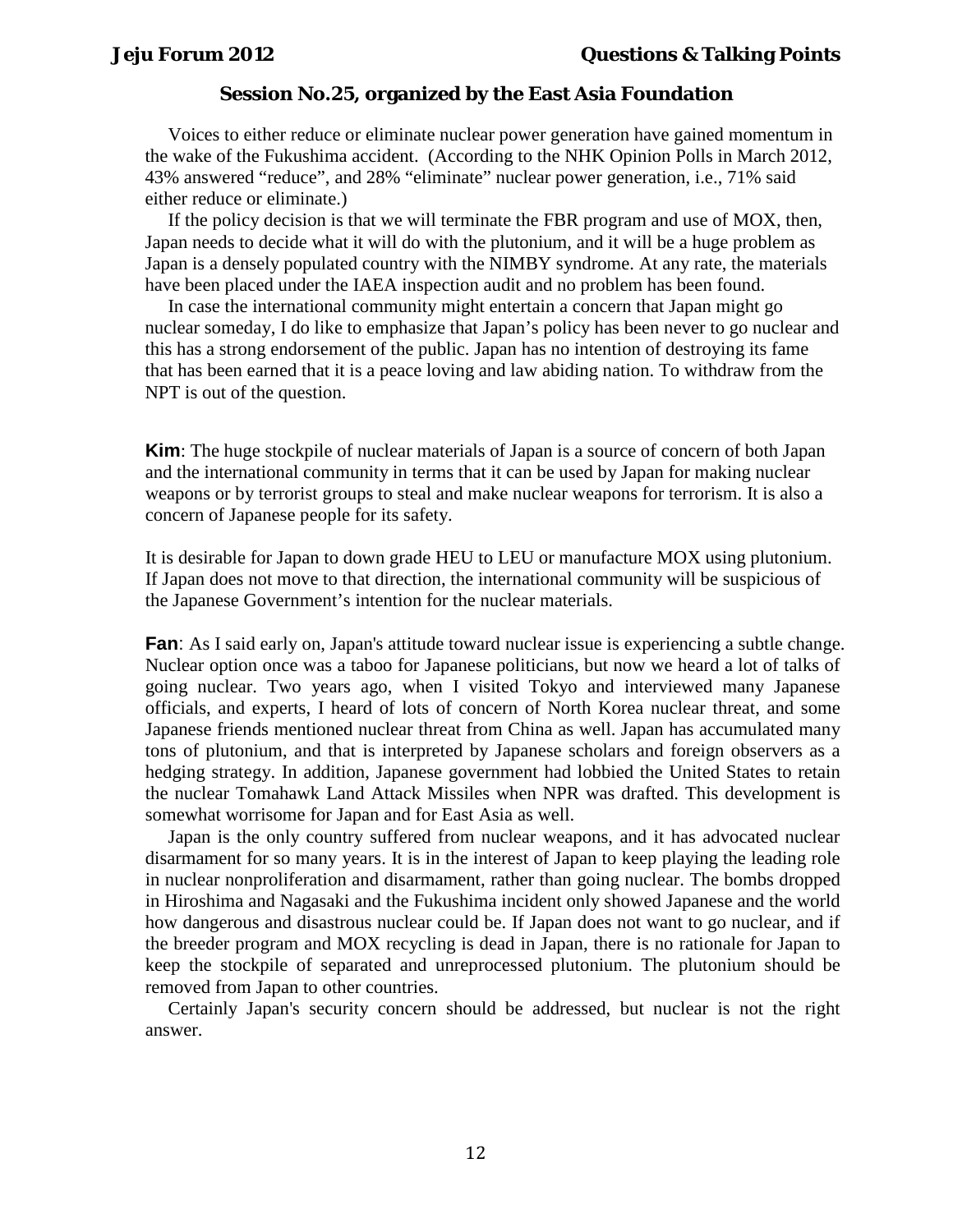## 13. Is a regional fuel cycle collaboration possible and desirable that might bring the DPRK small Light Water Reactor and its enrichment activity into an internationalized fuel cycle involving China, Russia, the two Koreas, Japan, and the United States?

**Halperin**: This idea is very much worth exploring as part of a comprehensive package which includes a NWFZ and an international regime which treats both Koreas and Japan in the same way as it relates to nuclear issues.

**Kawaguchi**: Given the past track record of the DPRK, first, it needs to satisfy the concerns of others that the DPRK may not honor their international obligations.

International and regional collaboration on nuclear fuel supply has made some progress in the form of IAEA fuel bank as agreed in December 2010. The IAEA has also agreed to have discussions on the back-end of the fuel cycle, but my understanding is that not much progress has been made. As more countries need nuclear power generation, it is desirable to have international and regional collaboration on fuel cycle for non-proliferation purposes and for promoting peaceful uses of nuclear energy.

This issue has to be approached carefully to gain the support of countries concerned.

**Kim**: The idea of internationalization of fuel cycle will become a basis for further discussions in the international community. It will contribute to the abolition of the nuclear programme of DPRK. ROK is positive in this idea and ready to contribute to the progress of this discussion. We support the establishment of international fuel bank to provide states with nuclear fuel without disruption. We believe that if the mechanism operates well, rationale of individual states to develop nuclear fuel cycle will be considerably weakened.

However, there are several barriers in realization of the idea. The subject of the bank, operational mechanism and so forth will be the central issues in this regard. The IAEA can play an important role in this process. However, it is another matter whether DPRK gives up nuclear programme upon internationalization of nuclear fuel cycle.

**Fan**: The answer is yes, but that can only be done after the denuclearization. At this moment, there is no way to convince North Korea to accept such an arrangement.

If denuclearization is realized, North Korea should not be deprived of the right to use nuclear energy peacefully. The Joint Statement in September 19 of 2005 clearly indicated that too. When time is ready for regional collaboration to meet the fuel need for North Korea's Light Water Reactor, it would not be difficult for these countries to cooperate over a regional fuel bank.

## 14. What comprehensive security frameworks exist that might stabilize and then reverse nuclear proliferation and armament trends in East Asia? Is there any reason to think that the US or any of its allies might promote such a framework in the future?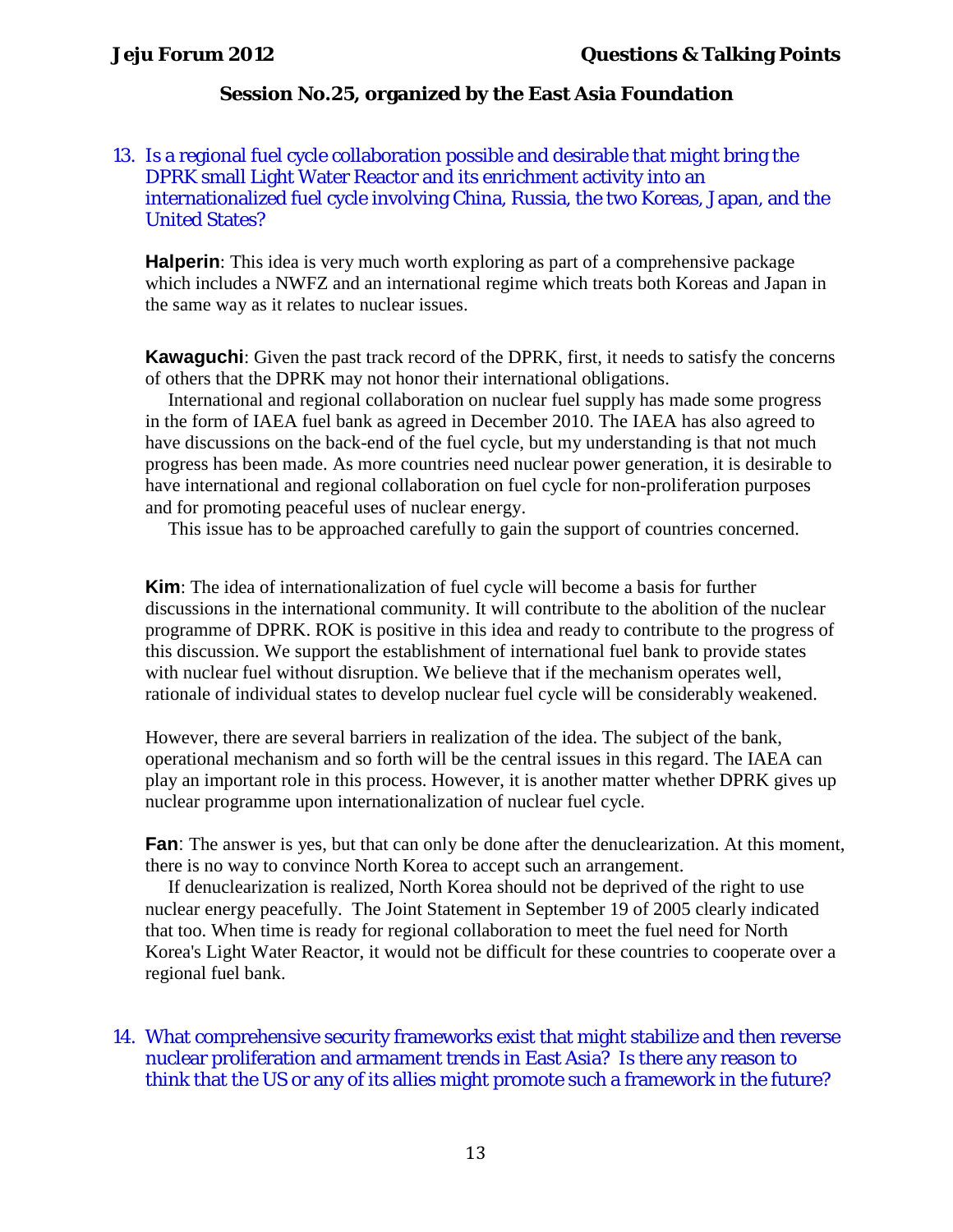**Halperin**: I believe we need a comprehensive framework which includes a six party security organization, a NWFZ, a peace treaty, and a commitment to non-hostility.

**Kawaguchi**: As for the framework, we have the ARF and the six party talks in this region, both of which include the DPRK. The first step is that the DPRK will honor its commitment they made over and over again to terminate their nuclear programs and take actions accordingly.

It is also desirable to strengthen the ARF, elevating it from confidence building stage to prevention of conflicts and dispute settlement. It has all the members having some interest in the region, US, Russia, China, Japan, etc. It would be better to utilize this forum instead of creating a new one.

**Kim**: The Six Party Talks mechanism can become an appropriate forum for comprehensive security framework in the Far-eastern Asian region if there is a progress in denuclearization of the North's nuclear programme.

The Six Party Talks may play a role similar to OSCE in Europe to stabilize the security of Europe in 1970s. Academicians are promoting the comprehensive security framework in the FA region but official discussions are not active yet.

The most powerful two countries, the US and China should converge their strategic interests in the region in order to forge a desirable climate for the discussions of comprehensive security framework.

**Fan**: Before working on a comprehensive security framework, it is extremely important for all six countries in this region to invest their precious political capital to end the cold war state in Northeast Asia. If the Korean War Armistice Agreement is not replaced by a peaceful regime, there will not be any hope at all for a Northeast Asia Nuclear Weapon Free Zone, not to mention a security framework.

The approach to address nuclear proliferation and armament trends in East Asia could be very different for US and for China. For China, it is important to address the root cause of nuclear proliferation and armament, a political reconciliation should go first, and then specific issue could be addressed. The United States just reverses the order.

In my view, an ideal roadmap for a peace and stable East Asia goes like this: first, end the cold war state in East Asia with a peaceful regime to replace the Korean War Armistice, then US and North Korea manage to develop sort of diplomatic relations, and then the denuclearization could be fulfilled.

For North Korea nuclear issue, regime transformation rather than regime change should be the right answer.